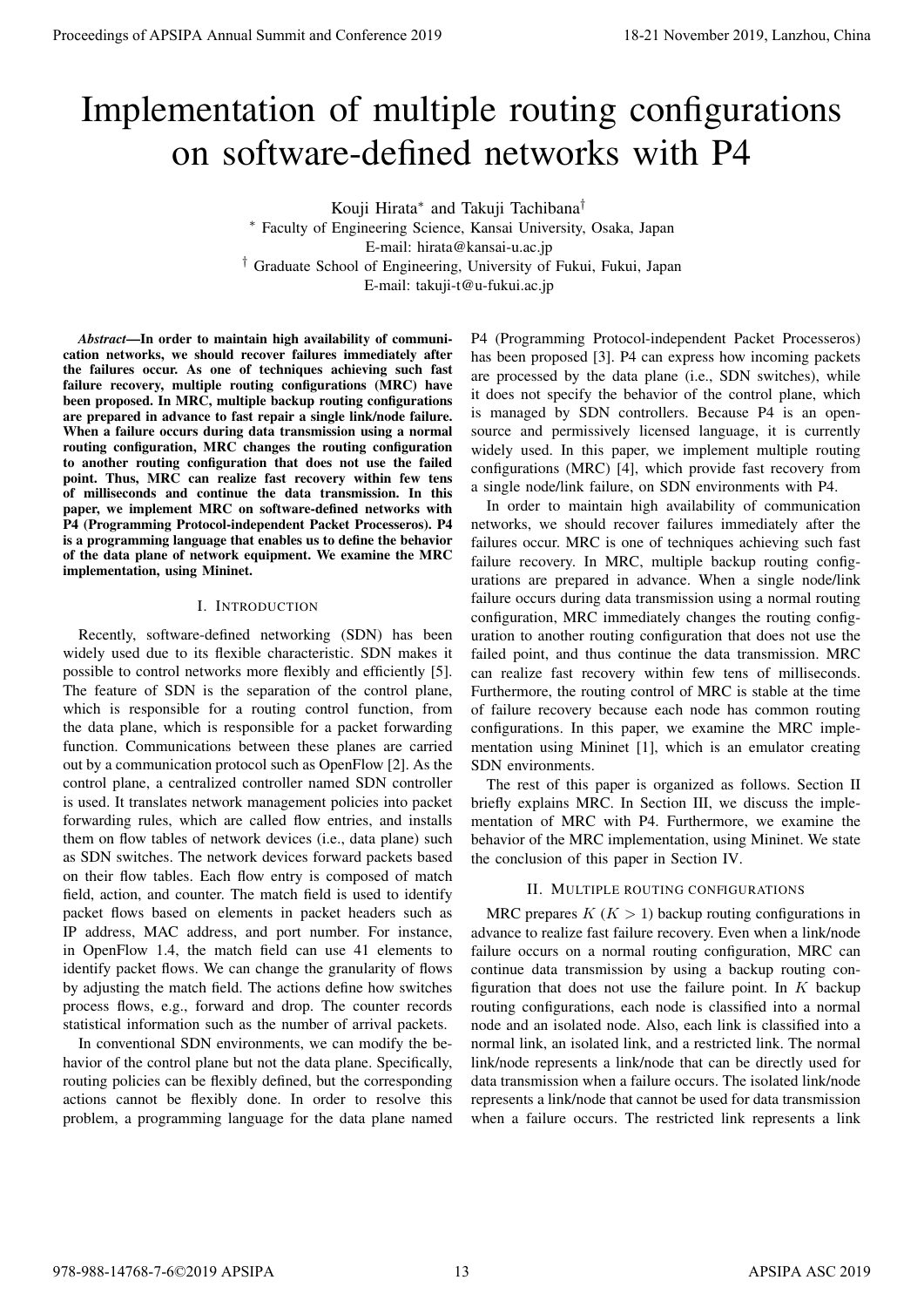

Fig. 1. Routing configurations.

that is used only for the first hop or the last hop of data transmission, which takes into account the possibility that an isolated node connecting to the restricted link is not failed.

Fig. 1 shows an example that a normal configuration and *K* backup configurations generated form the normal configuration. In MRC, a normal configuration and *K* backup routing configurations should meed the following conditions.

- 1) Respective nodes and links become isolated nodes and isolated links in at least one backup routing configurations.
- 2) In each backup routing configuration, there exists a connected graph consisting of all the normal nodes and the normal links.
- 3) A restricted link or an isolated link are connected to an isolated node while a normal link is not connected to an isolated node.
- 4) At least one of links connecting to an isolated node are restricted links.
- 5) In the case where two nodes are connected by a restricted link, one is a normal node and the other is an isolated node.
- 6) In the case where two nodes are connected by an isolated link, one is an isolated node.

By using one of *K* backup routing configurations, MRC maintains high availability. Specifically, when a single node failure occurs, MRC selects a backup routing configuration in which the node is an isolated node. Similarly, when a single link failure occurs, MRC selects a backup routing configuration in which the link is an isolated link. Note that in the selected backup routing configuration, there are cases where non-failed links/nodes are treated as isolated links/nodes. For example, in Fig. 1, when a single node failure occurs in the normal configuration and backup routing configuration 1 is used, there are no failures in two isolated nodes and seven isolated links. These isolated nodes without failures can transmit and receive data, using restricted links. Therefore, MRC can continue data transmission without identification of a node failure or a link failure.

Fig. 2 shows the procedure of MRC when a single link/node failure occurs. When a failure occurs on a routing path during data transmission, the previous node of failed point detects the failure. The node selects an appropriate backup routing configuration in which the failed point is selected as an isolated



Fig. 3. Procedure of packet forwarding in SDN switches.

link/node. The node then continues data transmission, using the selected backup routing configuration. Furthermore, the node puts the information on the selected backup routing configuration into packets and notifies other nodes of the information. As a result, MRC realizes fast failure recovery only with simple route modification.

## III. IMPLEMENTATION OF MULTIPLE ROUTING CONFIGURATIONS

# *A. The concept of P4*

P4 uses the concept of match-action pipelines. Packet forwarding in SDN switches is done by table lookups and corresponding actions. Fig. 3 shows the procedure of packet forwarding in SDN switches. An incoming packet is first handled by the parser. The parser only handles the packet header and data in the packet is assume to be buffered. The parser recognizes and extracts fields from header based on the programmed parse graph.

The extracted header field is then passed to the ingress match+action tables consisting of lookup keys (e.g., IP addresses and MAC addresses), corresponding actions (i.e., forward and drop), and parameters. The match+action tables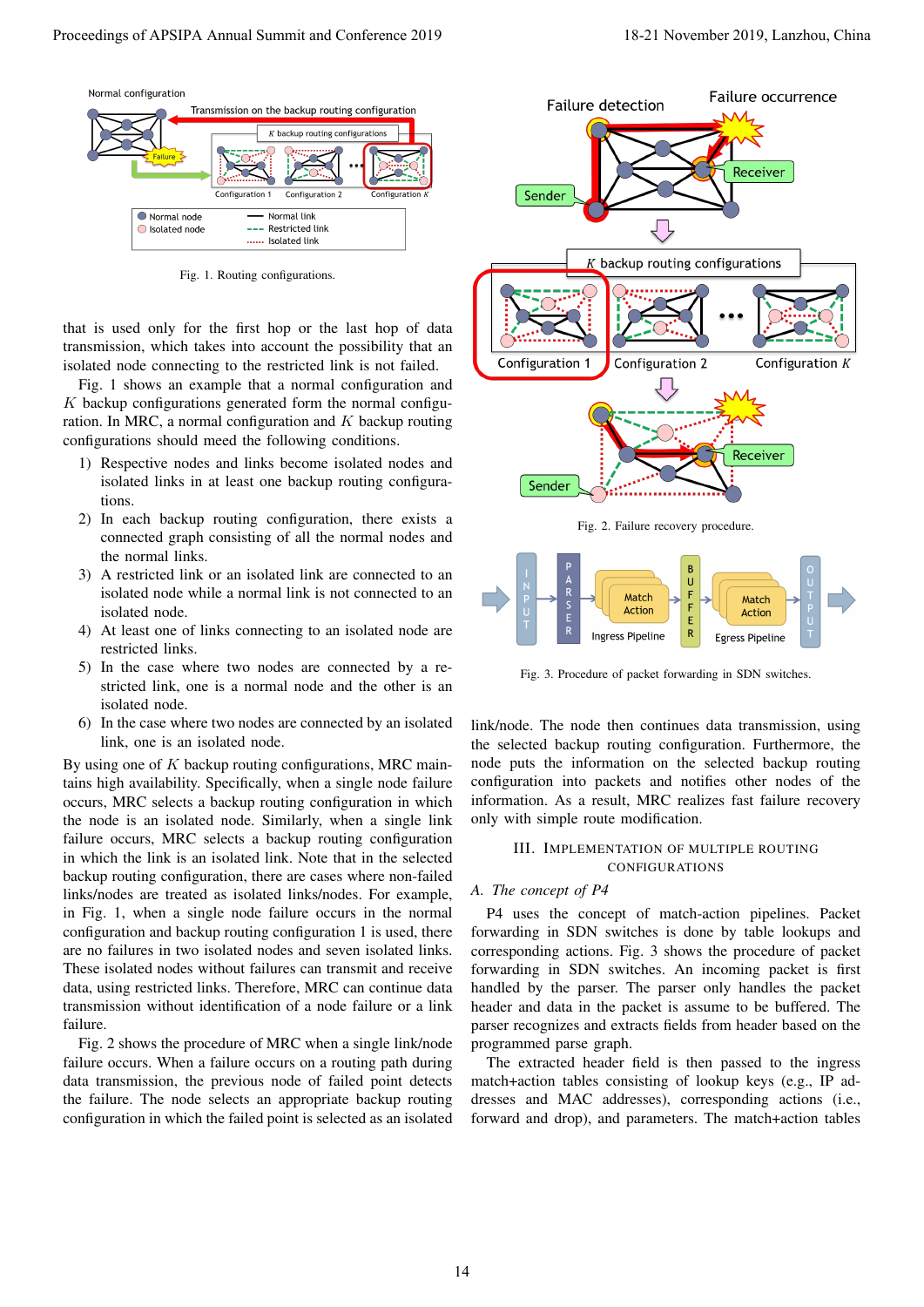```
header ipv4_t {
    bit<4> version;
    bit<4> ihl;
    bit<8>
diffserv;<br>
bit<16>
totalLen:
                 totalLen;
     ...
     ...
}
```
Fig. 4. IP packet header.

```
state parse_ipv4 {
   packet.extract(hdr.ipv4);
    transition accept;
}
```
Fig. 5. Header extraction in the parser.

process the packet header according to the lookup keys and the actions, which we can modify by programming. Furthermore, it determines an egress port and a queue into which the packet is placed. Then the packet is passed to the egress match+action tables. We can also define the egress match+action tables. Finally, the packet is forwarded to the output port.

## *B. Assumption*

In this paper, we implement MRC in OpenFlow and P4 environments, which aims at performing fast recovery that selects a backup configuration when a single link/node failure occurs. This paper focuses on making backup routing configurations and confirms that we can use MRC with P4. Note that we do not consider failure detection. We left the failure detection as future work.

We examine the behavior of MRC under the following assumption. We prepare a normal routing configuration and some backup routing configurations. The use of the backup routing configurations is determined in an offline manner. Specifically, each node has the backup routing configurations and set common identification number to them among nodes (i.e., 0 for the normal routing configuration and 1 to *K* for the backup routing configurations). Each sender puts an identification number into packets in order to use the corresponding routing configuration. Each node selects the routing configuration based on the information in the packets.

In this paper, we realize MRC by selecting routing configurations based on the value of the Type Of Service (TOS) field in the packet header, assuming that each sender detects a failure occurrence immediately after the failure occurs and changes the value of the TOS field according to the failure point. In the following, we particularly explain the implementation of MRC in SDN switches.

### *C. Implementation*

We first define the IP packet header as shown in Fig. 4. The TOS field is "bit *<*8*>* diffserv" in the header definition. We change this value according to failures in order to use backup routing configurations. When a packet arrives at an

```
table ipv4_lpm {
    key = \{hdr.ipv4.dstAddr: lpm;
    }
    actions = {
         ipv4_forward;
         drop;
         NoAction;
    }
    size = 1024;
    default_action = drop();
}
```


```
action drop() {
    mark_to_drop();
}
action ipv4_forward(macAddr_t dstAddr,
                   egressSpec_t port) {
    standard_metadata.egress_spec =
                   port;
    hdr.ethernet.srcAddr =
                   hdr.ethernet.dstAddr;
    hdr.ethernet.dstAddr = dstAddr;
    \text{hdr.ipv4.ttl} = \text{hdr.ipv4.ttl} - 1;}
```
Fig. 7. Action definition.

SDN switch, the parser extracts the IP header of the packet, which is described in the P4 program as shown in Fig. 5. The extracted header is passed to the ingress match+action tables according to the value of the TOS filed in the header.

Fig. 6 represents the definition of an ingress match+action table described in the P4 program. The table consists of key and corresponding actions. In this case, the key is the destination IP address and the actions are forward and drop. The actions are defined as shown in Fig. 7. The drop action drops incoming packets that do not match the flow table. On the other hand, the forward action rewrites the packet headers such as MAC addresses and the value of TTL and then passes the packets to the egress+match action tables. In our implementation, we prepare some match+action tables and select one according to the value of the TOS field. This implementation is described as shown in Fig. 8, where there are three match+action tables: ipv4\_lpm, ipv4\_lpm2, and ipv4 lpm3. In this example, if the value of TOS field is equal to 0, the table ipv4 lpm is selected. Also, if the value of TOS field is equal to 1, the table ipv4\_lpm2 is selected; otherwise, the table ipv4\_lpm3 is selected. Note that the tables ipv4\_lpm2 and ipv4 lpm3 are defined as well as the table ipv4 lpm shown in Fig. 6. In the implementation, we do not prepare the egress match+action tables. Proceedings of APSIPA Annual Summit and Conference 2019<br>
Proceedings of APSIPA Annual Summit and Conference 2019<br>
Proceedings of APSIPA Annual Summit and Conference 2019<br>
Proceedings of APSIPA Annual Summit and Conference

In the ingress and the egress processing, the packet is processed based on the flow table, part of which is represented in Fig. 9. The flow table determines which action is applied to the packet and which egress port the packet is sent to. For